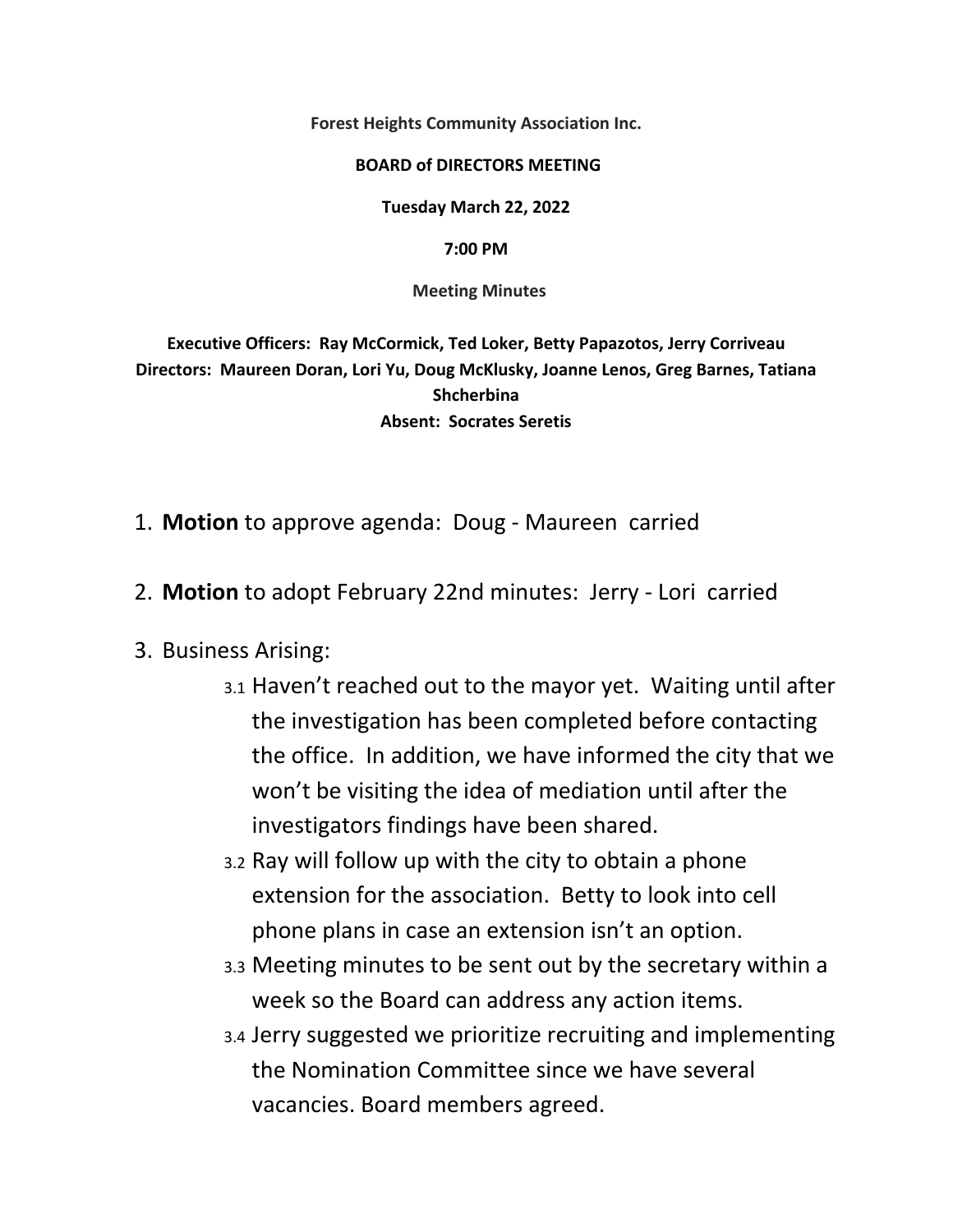- 3.5 **Motion** for Jerry, Betty, and Ray to form the Nominating Committee: Joanne ‐ Doug carried Jerry is the Chair.
- 4. Presidents Report: Ray
	- 4.1 Programming committee has been working hard to get the Spring programs sorted out and submitted. We have given priority on which rooms and times we want for our programs. Ray has requested the schedule from the city on various occasions but was told it's not part of the policy to provide. He was originally told we could run programs until July 7th, however it was later confirmed we would only run them until June 24th. The city will have the facility for the last week of June to run their programs.
	- 4.2 A "free kids morning" program has been created at the centre and will start April 6.
	- 4.3 PRS (Program Resource Services) has kept 3 of the senior programs for the spring term. Looking to bring them back to the FHCA. Our mission is to provide fitness programs to all ages/levels. Joanne to find out more information about the PRS group and which department they belong to.
- 5. Vice President's Report: Ted
	- 5.1 The by‐law committee has been put on hold until the program committee settles.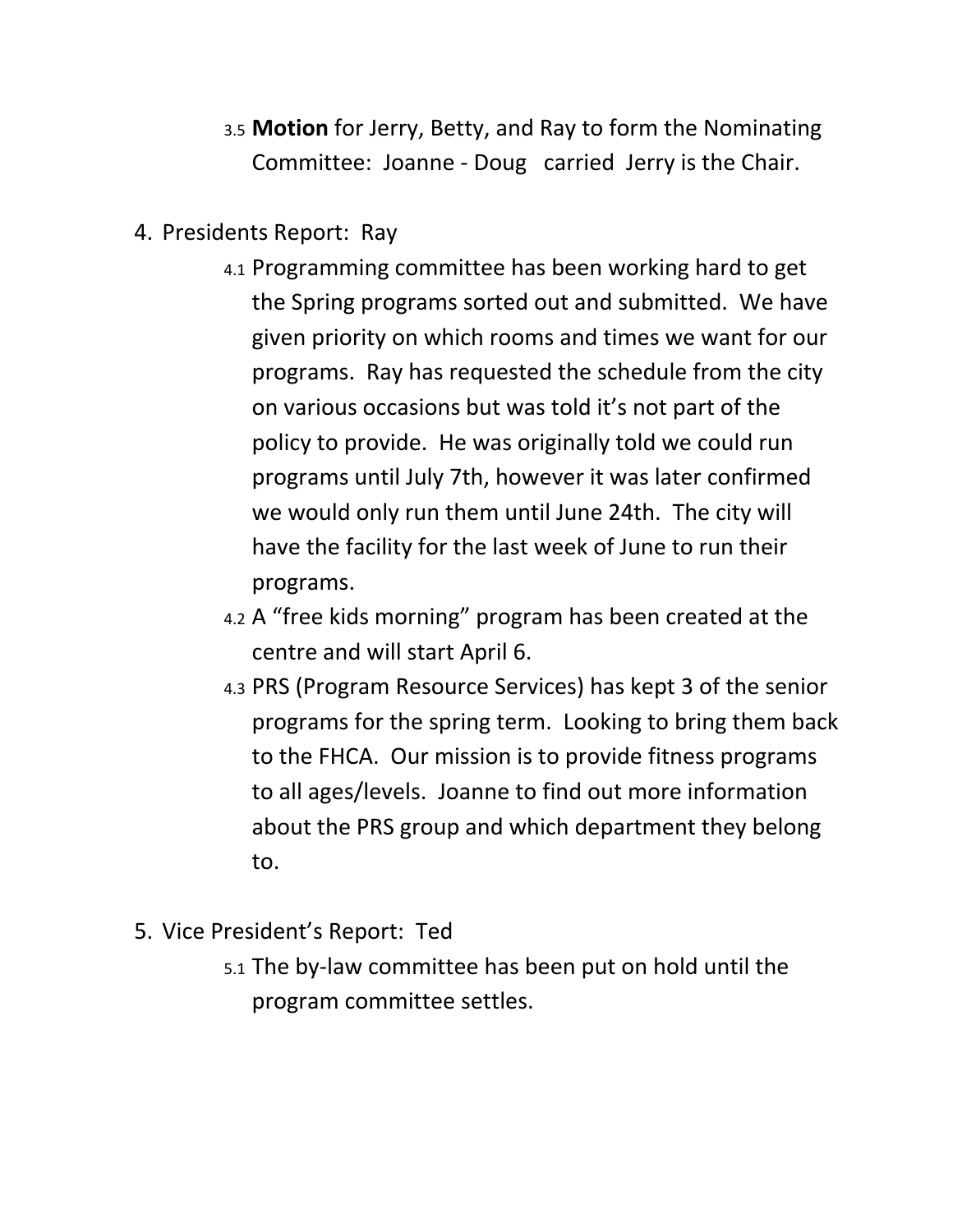- 5.2 Google Workspaces has been set up and Howard is going to help Ted navigate it. Joanne will play around with it as well to become more familiar with the various features.
- 6. Treasurer / Financial Update: Jerry
	- 6.1 We have received a 80% installment from the winter program enrollment fees from City finance. Our expenses were very low this month. Paid out advances to two instructors.
	- 6.2 Ray has been added as a signing officer with Libro. Jerry remains as a signee as Treasurer. Hilary and Doug will remain as signers for now.
	- 6.3 We have converted a matured GIC. For a 6 month term at Libro.
- 7. Secretary's Report: Betty
	- 7.1 Andy Tulecki Award ‐ if we don't hear back from the schools regarding the recipients by the end of April, Doug will reach out.
- 8. Program Committee Report: Joanne / Maureen
	- 8.1 The committee has been working hard to meet the tight program deadline for the spring session (have been working through some changes). Approximately 8 programs will be running for only 7 weeks while the rest will run for the full 8 weeks. 3 new adult programs are being offered with a new instructor, and one of the kids dance instructors has been approached about adding 2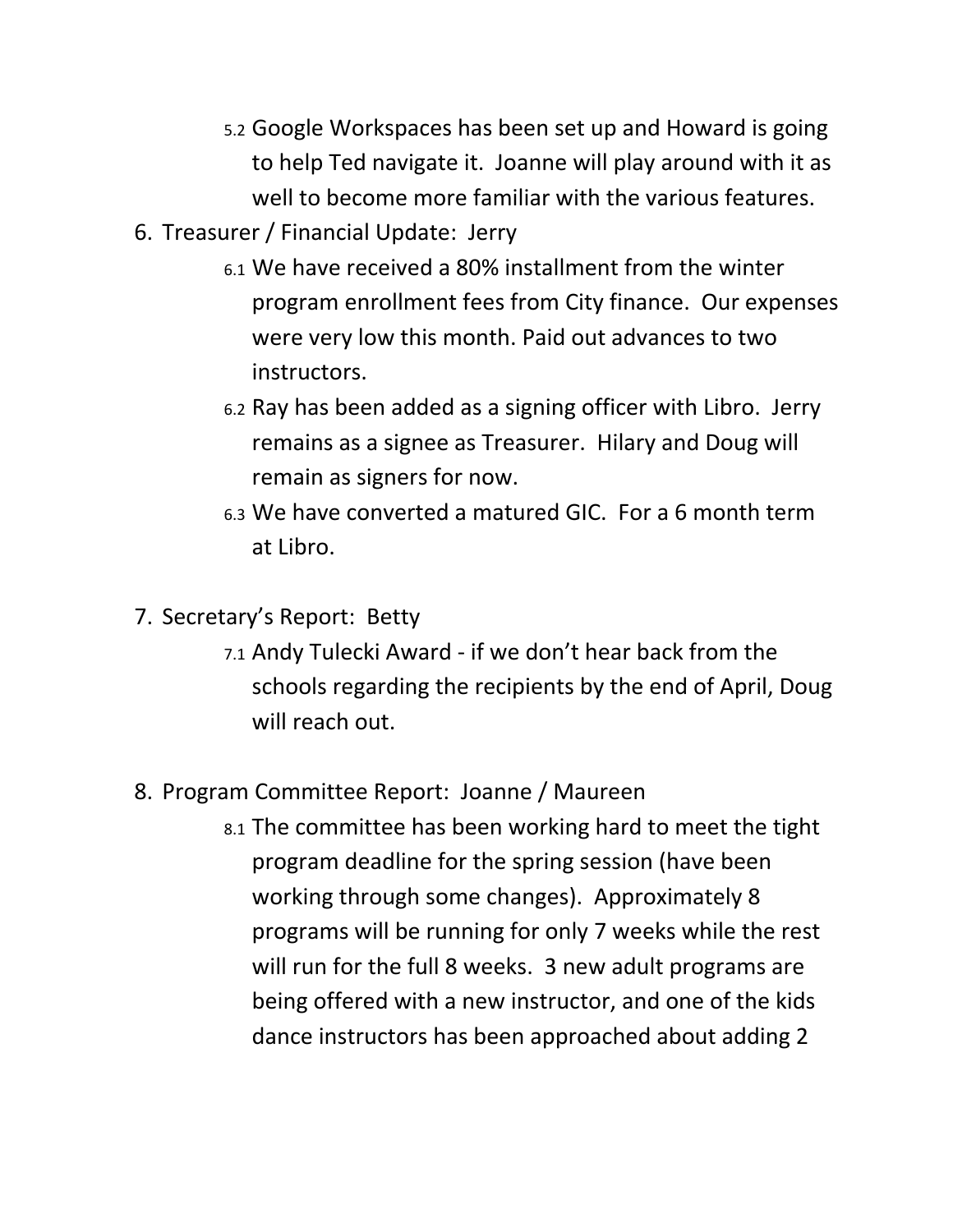new tap classes. Physical newsletters should be available on April 4th (we have requested 1000 copies).

- 8.2 Entertaining the idea of running summer programs. We have 3 instructors who would be available.
- 8.3 We are currently paying instructors via a one payment system (paid at the end of a session with consideration for exceptions). If an exception is requested, we will consider the request pay the instructor once halfway through the session, and the remainder at the end. Ray and Jerry to create invoice template for instructors to submit for payment.
- 8.4 Trying to clean up the Instructor Contract. Need to keep the "Inc" in the header of the document. Instructors are to be paid hourly for the duration of their session, and will not be reimbursed for preparation and travel time. All sections of the contract will be reworked so they fall in a logical sequence. The contract is strictly between the FHCA and Instructors.
- 9. Fun Day Discussion:
	- 9.1 Because the 3rd Saturday in June is approaching quickly, and because we're still uncertain if we will be able to safely hold the event (no direction from the city yet), we will hold off on running Fun Day again this year. Jerry will call Grand River Inflatables to confirm if we can carry over our credit one more year. If not, we will request a cheque for the deposit we had paid.